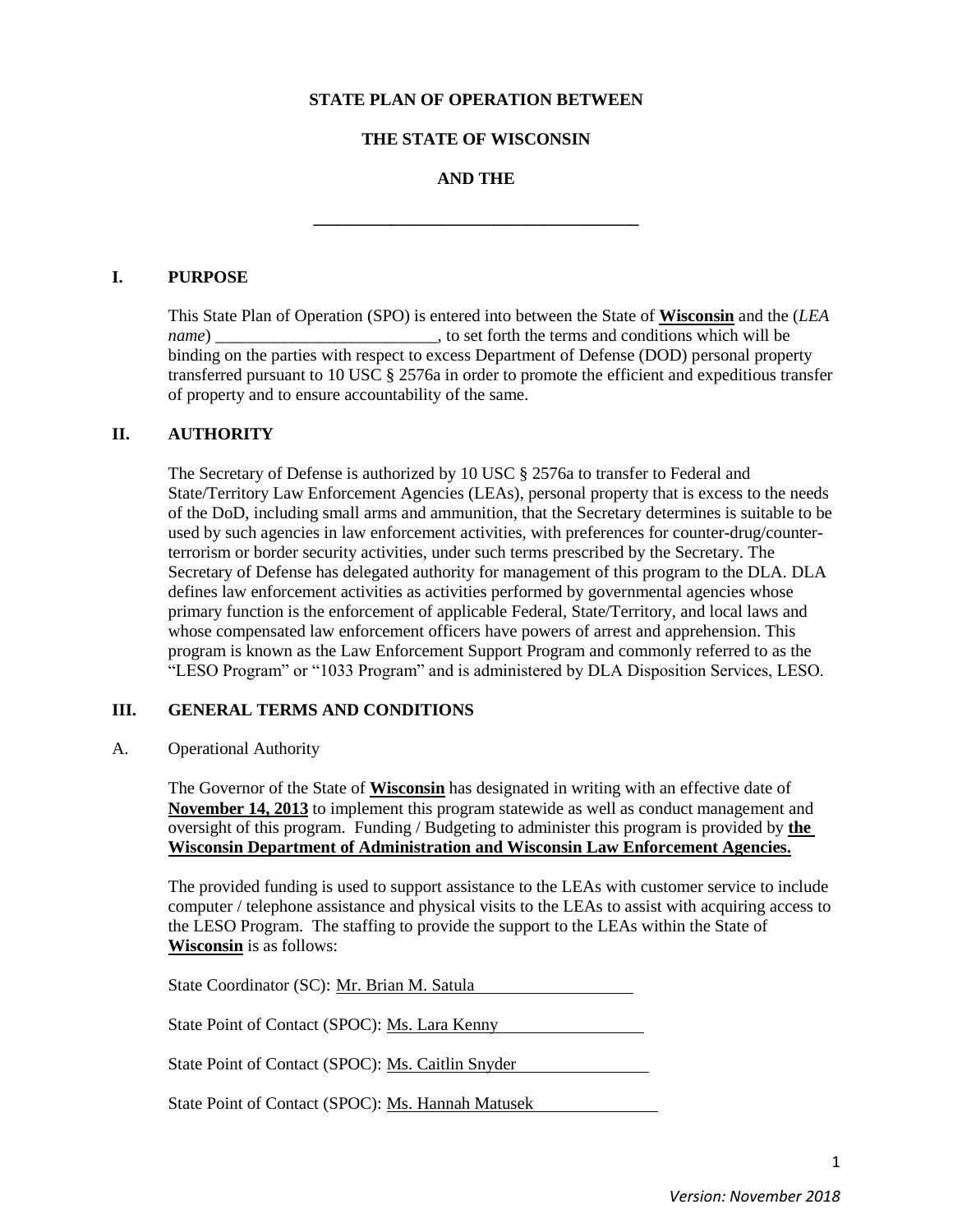The following is the facility / physical location and business hours to provide customer service to those LEAs currently enrolled, as well as interested participants of the LESO Program:

Agency Address / Location: Wisconsin Department of Military Affairs, Division of Emergency Management, 2400 Wright Street, Madison, WI 53704

E-Mail / Contact Phone Numbers:

Brian.satula@wisconisn.gov, 608-242-3210

Lara.kenny@wisconsin.gov, 608-242-3230

Caitlin.snyder@wisconsin.gov, 608-242-3332

Hannah.matusek@wisconsin.gov, 608-242-3335

Fax Number: 608-242-3247

Hours of Operation: 8am – 5pm

- B. All property is transferred and recipient (*LEA name*) agrees to accept property on an as-is, where-is basis. The DLA has final authority to determine the type, quantity, and allocation of excess DoD personal property suitable for law enforcement activities.
- C. This agreement creates no entitlement to the State or Territory to receive excess DoD personal property. DLA retains the right to recall any property during the period that it is conditionally transferred.
- D. The (*LEA name*) \_\_\_\_\_\_\_\_\_\_\_\_\_\_\_\_\_\_\_\_\_\_\_\_\_\_\_\_\_\_\_\_\_\_\_\_\_\_\_\_\_ understands that property made available under this agreement is for the use of authorized program participants only. Authorized participants who receive property from the LESO Program will not loan, donate, or otherwise provide property to other groups or entities that are not otherwise authorized to participate in the Program. Authorized participating agencies may, with prior approval from the Wisconsin State Coordinator's Office, on a temporary basis, conditionally loan property to another participating agency as their mission requires, utilizing an Equipment Custody Receipt (ECR). Property temporarily loaned will be returned to the LEA responsible for the accountability. All requests for property will be based on bona fide law enforcement requirements.
- E. Controlled property (equipment) includes any property that has a Demilitarization (DEMIL) Code of B, C, D, E, F, G, and Q3.

To receive such property, on an annual basis the LEA shall certify (Ref: 10 U.S. Code § 2576a):

- 1) That it has obtained the authorization of the relevant local governing body authority (city council, mayor, etc.)
- 2) That it has adopted publicly available protocols for the appropriate use of controlled property, the supervision of such use, and the evaluation of the effectiveness of such use, including auditing and accountability policies.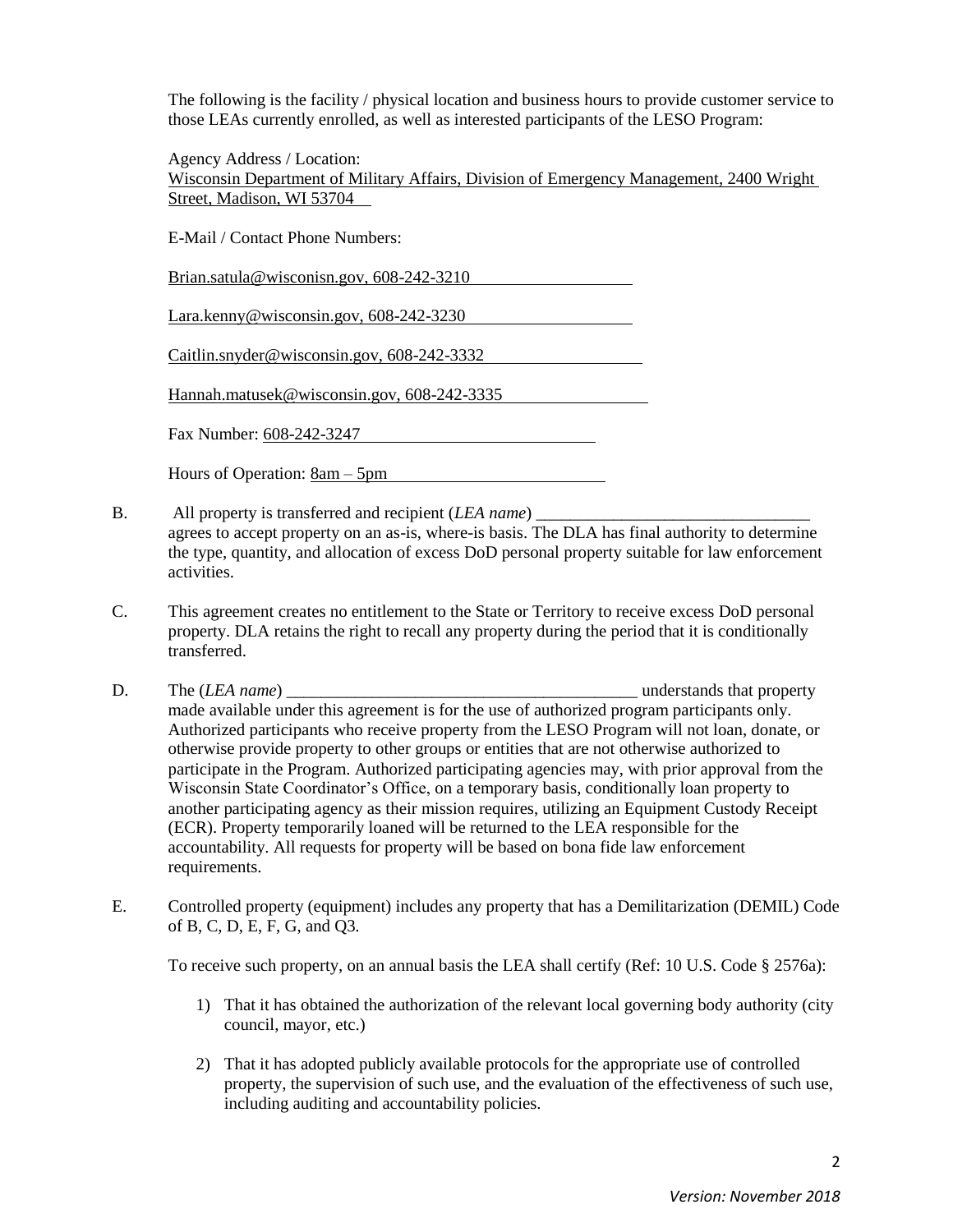- 3) That it provides annual training to relevant personnel on the maintenance, sustainment, and appropriate use of controlled property.
- F. The (*LEA name*) will maintain and enforce regulations designed to impose adequate security and accountability measures for controlled property to mitigate the risk of loss or theft.
- G. Upon approval of written requests, cannibalization may be performed on approved aircraft, armored vehicles, and High Mobility Multipurpose Wheeled Vehicles (HMMWVs). Requests will be submitted in writing to the State and approved by the LESO for approval. The cannibalized end item must be returned to DLA Disposition Services within the allotted timeframes determined by the LESO.
- H. The LESO conditionally transfers all excess DoD property to States/Territories/LEAs enrolled in the LESO Program. Title or ownership of controlled property will remain with the DoD in perpetuity and will not be relinquished to the States/Territories/LEAs. When the States/Territories/LEAs no longer has a legitimate law enforcement use for controlled property, the States/Territories/LEAs will notify the LESO and the controlled property must either be transferred to another enrolled LEA (via standard transfer process) or returned to DLA Disposition Services for disposal. The LESO reserves the right to recall controlled and noncontrolled property issued through the DLA at any time.
- I. Property with a DEMIL Code of "A" and "O" with an Integrity Code of " $6$ " (O6) is also conditionally transferred to the State/LEA, yet controlled for one (1) year from the ship date. However, after one (1) year from the ship date, the DLA will relinquish ownership and title to the State/Territory/LEA. Prior to this date, the State/Territory/LEA remains responsible for the accountability and physical control of the item(s) and the Program retains the right to recall the property.
	- 1) Property with DEMIL Codes of "A" and "Q6" will be placed in a closed status on the LEA's LESO inventory upon meeting the one year mark.
	- 2) Once closed, the property is no longer subject to the annual inventory requirements and will not be inventoried during a LESO Program Compliance Review (PCR).
	- 3) Ownership and title of DEMIL "A" and "Q6" items that have been closed will pass from the DoD to the LEA one year from the ship date, without issuance of any further documentation.
	- 4) LEAs receive title and ownership of DEMIL "A" and "Q6" items as governmental entities. Title and ownership of DEMIL "A" and "Q6" property does not pass from DoD to any private individual or LEA official in their private capacity. Accordingly, such property should be maintained and ultimately disposed of in accordance with provisions in State/Territory and local laws that govern public property. Sales or gifting of DEMIL"A" and "Q6" property after one year from the ship date in a manner inconsistent with State/Territory or local law may constitute grounds to deny future participation in the LESO Program.
	- 5) An SF 97 form will be provided upon physical transfer for vehicles. Recipients are authorized to make upgrades to vehicles during the one (1) year conditional period. Full title to DEMIL "A" and "Q6" property, including vehicles, will vest in the recipient after one (1) year if all other requirements of this agreement have been met.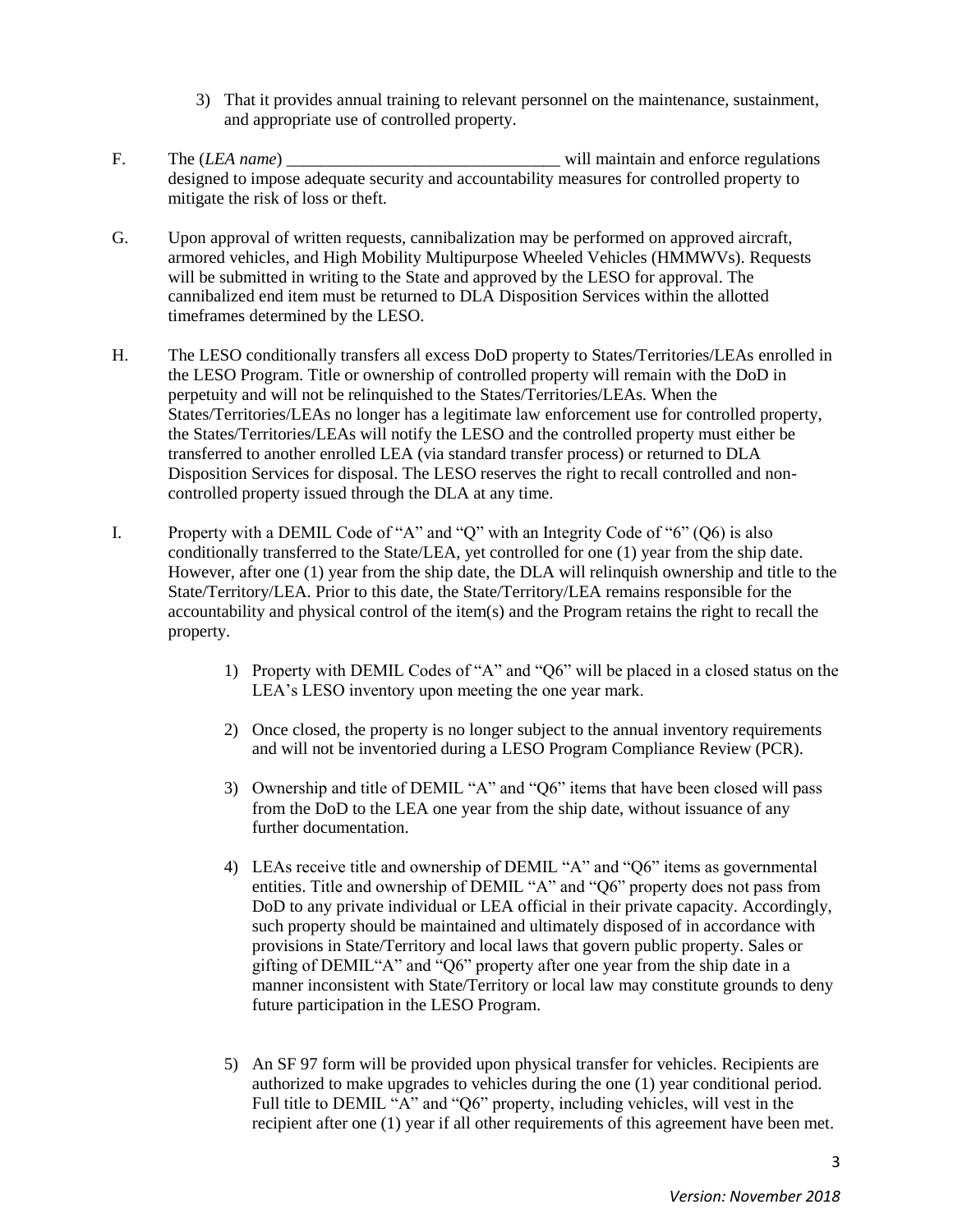After the one (1) year period DEMIL "A" and "Q6" items may be transferred, cannibalized for usable parts, sold, donated or scrapped.

- a) For the benefit of the Wisconsin law enforcement community, it is highly recommended that LEAs attempt to transfer usable equipment to a partner law enforcement agency prior to pursuing other means of disposal or transfer of DEMIL "A" and "Q6" LESO Program property where title and ownership has already passed to the LEA.
- J. LEAs are not authorized to transfer any property on their inventory without State and LESO notification and approval. Property will not physically move until the LESO approval process is complete.
- K. Certain controlled equipment will have a documented chain of custody (i.e. Equipment Custody Receipt [ECR] or equivalent), including a signature of the recipient. Controlled equipment requiring a chain of custody are: small arms, aircraft, high profile vehicles, optics, robots, and small arms' parts/accessories. It is encouraged to utilize ECRs for all controlled equipment. Regarding ECRs during a LESO PCR see section VI, A, 4.
	- 1) In Wisconsin, chain of custody requirements are governed by WEM Policy 3003.3: <https://dma.wi.gov/DMA/wem/resources/1033#Policies>
- L. Sale or transfer of DEMIL Codes "A" or "Q6" property after the one (1) year conditional holding and utilization period to non-LEA participants will be executed in compliance with U.S. Export Control Regulations.
	- 1) LEAs in the State of Wisconsin may not sell property obtained through the LESO Program, regardless of DEMIL Code and tracked status, to any entity outside of the United States and its territories or districts or may not knowingly sell to entities who sells property outside the United State and its territories and districts.
	- 2) Excess personal property may be export-controlled, regardless of the assigned DEMIL Code and regardless of the Department or Agency that donates the property.
	- 3) DEMIL Codes are not a substitute for export controls. They do not provide information on the export control requirements for an item.
	- 4) The Transferee is responsible for complying with U.S. Export Control Laws and Regulations, including the Export Administration Regulations (EAR) (15 CFR Parts 730-774) and the International Traffic in Arms Regulations (ITAR) (22 CFR Parts 120-130).
		- a) This responsibility exists independent of, and is not established or limited by, the information provided in this statement of compliance.
		- b) The responsibility includes, but is not limited to, determining the subsequent transferee's eligibility to receive such items in accordance with U.S. Export Control Laws and Regulations.
		- c) Information on the EAR and ITAR are at:<https://www.bis.doc.gov/index.php> and [https://www.pmddtc.state.gov/index.html.](https://www.pmddtc.state.gov/index.html)
		- d) Tips: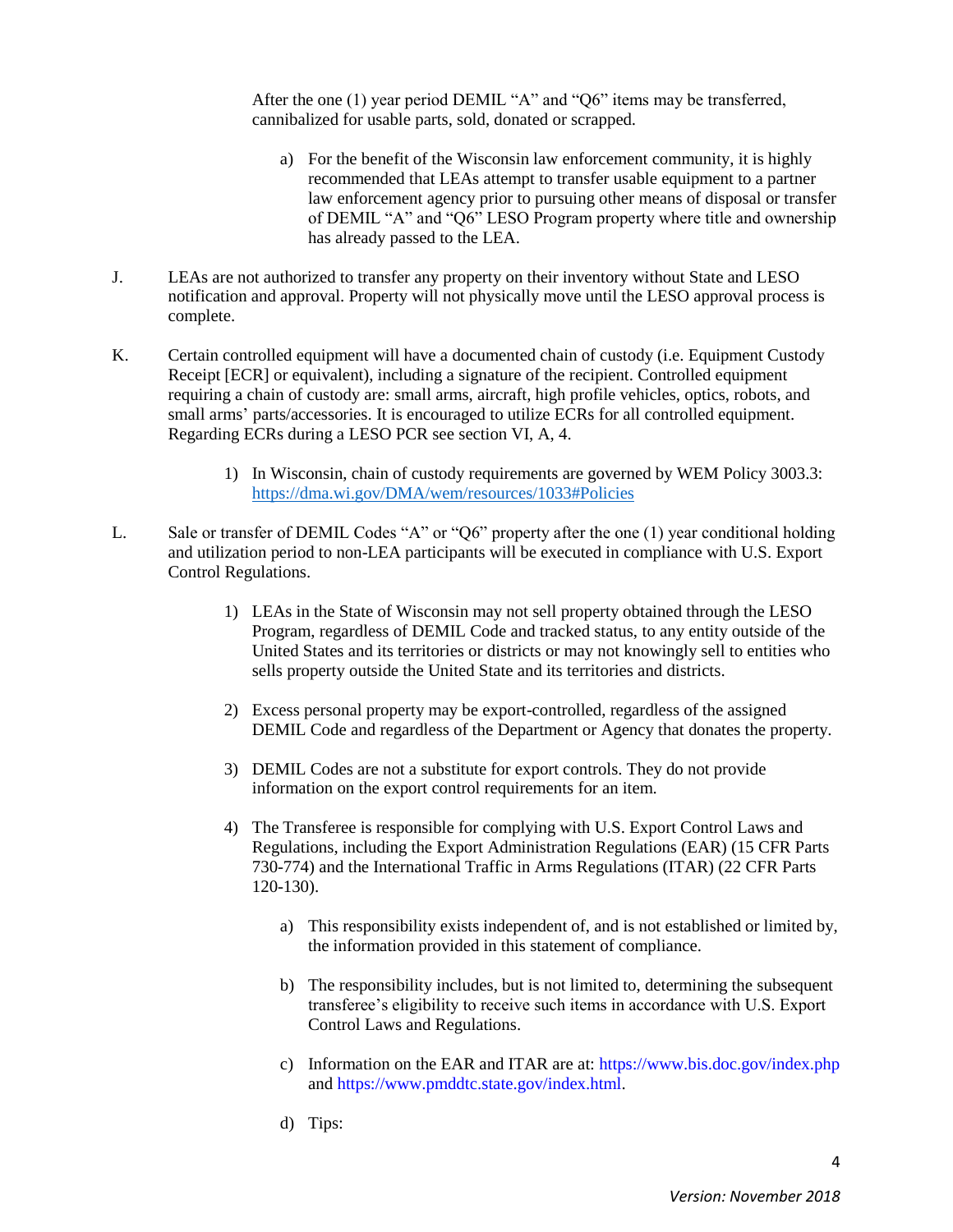i. If Transferee has doubts about which regulation governs control of the item, they may submit a commodity jurisdiction request to the Department of State, Directorate of Defense Trade Controls to determine whether it is subject to the ITAR or EAR. Information on commodity jurisdiction requests can be found at:

[http://www.pmddtc.state.gov/commodity\\_jurisdiction/index.ht](http://www.pmddtc.state.gov/commodity_jurisdiction/index.html) [ml](http://www.pmddtc.state.gov/commodity_jurisdiction/index.html).

- ii. If Transferee is sure the item is subject to the EAR, but needs help determining the correct Export Control Classification Number (ECCN), they may submit a commodity classification request to the Department of Commerce, Bureau of Industry and Security (BIS). Information on classification requests can be found at: Industry and Security (BIS). Information on classification requests can be found at: Industry and Security (BIS). Information on classification requests can be found at:
- iii. For items subject to the EAR: Transferee is cautioned that prior to sale or transfer of items they should be familiar with their customer and intended end use of the items. Transferees must check prospective Transferees/buyers to ensure they are not on the Department of Commerce List of Parties of Concern [\(https://www.bis.doc.gov/index.php/policy-guidance/lists-of](https://www.bis.doc.gov/index.php/policy-guidance/lists-of-parties-of-concern)[parties-of-concern](https://www.bis.doc.gov/index.php/policy-guidance/lists-of-parties-of-concern) ) and the transfer/sale complies with the EAR, including 15 CFR Part 736. BIS Export Compliance Guidelines are at: [https://www.bis.doc.gov/index.php/forms](https://www.bis.doc.gov/index.php/forms-documents/pdfs/1641-ecp/file)[documents/pdfs/1641-ecp/file](https://www.bis.doc.gov/index.php/forms-documents/pdfs/1641-ecp/file)
- 5) The Transferee must notify all subsequent purchasers or Transferees in writing, of their responsibility to comply with U.S. Export Control Laws and Regulations.
- 6) *Definition*. "Export-controlled items," as used in this statement of compliance, means items subject to the Export Administration Regulations (EAR) (15 CFR Parts 730- 774) or the International Traffic in Arms Regulations (ITAR) (22 CFR Parts 120- 130). The term includes:
- 7) "Items," defined in the EAR 15 CFR 772.1. as "commodities", "software", and "technology."
	- a) "Defense Articles, Defense Services, and related Technical Data defined in the ITAR, 22 CFR Part 120.

## **IV. ENROLLMENT**

A. A LEA must have at least one full-time law enforcement officer in order to enroll and/or receive property via the LESO Program. Only full-time and part-time law enforcement officers are authorized to receive property. Non-compensated reserve officers are not authorized to receive property. State law enforcement training facilities/academies may be authorized to participate in the program given the primary function is the training of bona fide State/Territory and Local law enforcement officers. Law Enforcement training facilities/academies will be reviewed and approved for participation on a case-by-case basis via concurrence of DLA Disposition Services,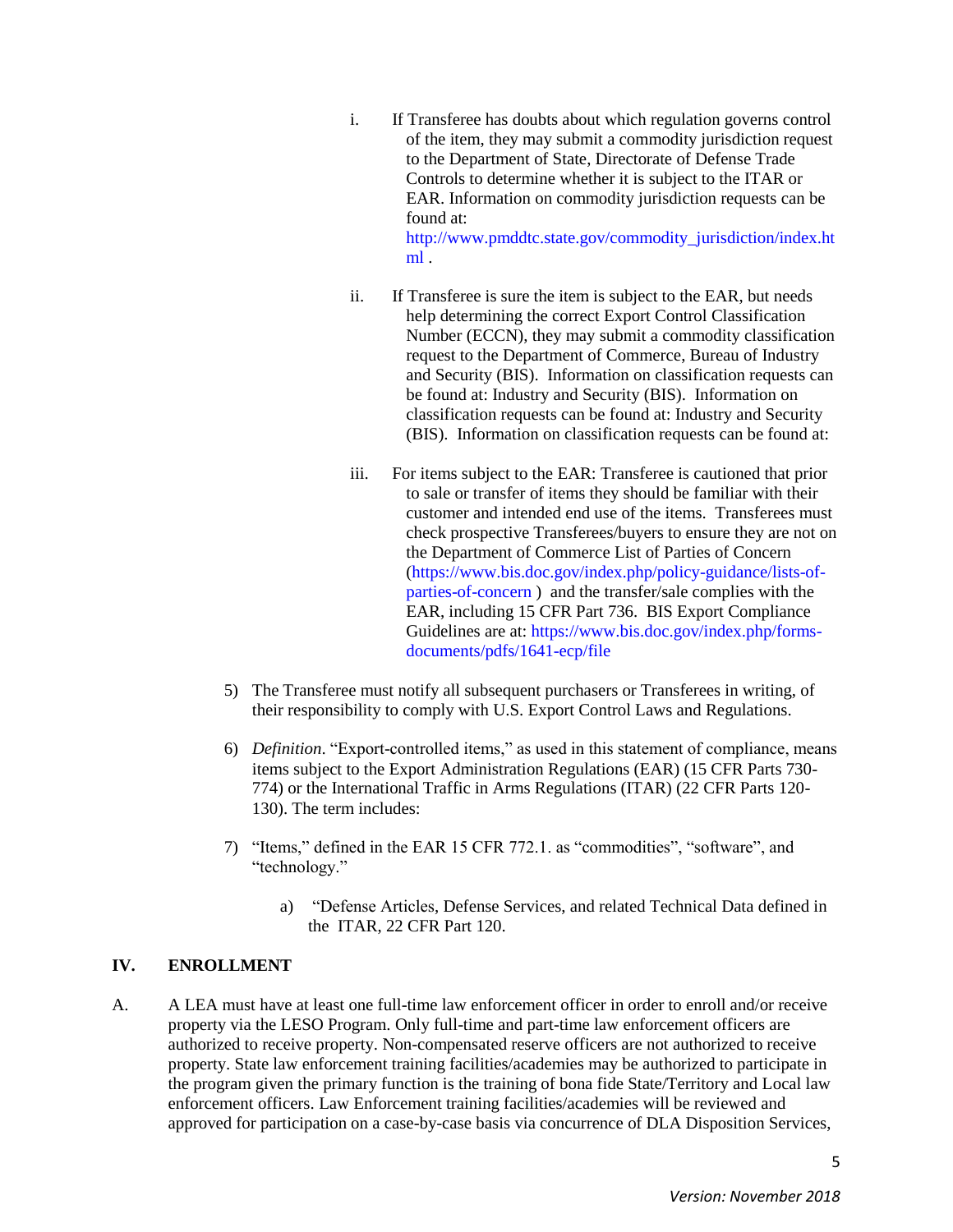DLA General Counsel, and DLA J349. In Wisconsin, LEA enrollment is governed by WEM Policy 3003.2:<https://dma.wi.gov/DMA/wem/resources/1033#Policies>

B. Unauthorized Participants

Nongovernmental law enforcement entities such as private railroad police, private security, private academies, correctional departments and prisons, or security police at private schools or colleges. Fire departments, by definition, are ineligible for the Law Enforcement Support Program.

- C. The LEA Shall:
	- 1) Submit an updated Application for Participation within 30 days of any LEA changes. Updated applications are required to be submitted for, but are not limited to, the following reasons: a change in CLEO, the addition or removal of a screener, and/or a change in the LEA's address or contact information.
- D. The State shall:
	- 1) Establish and implement the LESO Program eligibility criteria in accordance with 10 USC § 2576a, DLA Instructions and Manuals regarding the LESO Program, and this SPO.
	- 2) Receive and process applications for participation from eligible LEAs within the State of Wisconsin.
	- 3) Collect originating agency identification (ORI) number for all applications. The ORI number will be coordinated with DLA Office of the Inspector General (OIG) for validation against the Federal Bureau of Investigation's National Crime Information Center database.
	- 4) Ensure only authorized LEA applications for participation are submitted to the Program for approval. Applications are required by the LESO Standard Operating Procedures (SOP) to be submitted within thirty (30) days of both the CLEO's and the State's approved signature and date.
	- 5) Validate the authenticity of the LEAs within the State of Wisconsin that are applying for participation. If the State forwards an unauthorized participant application, this may result in a formal suspension of the State of Wisconsin.
	- 6) Determine the qualifications of a full-time law enforcement officer.
	- 7) Have sole discretion to disapprove LEA applications on behalf of the Governor of Wisconsin. The LESO should be notified of any applications disapproved at the State level. The State will only forward and recommend/certify LEAs to the LESO that are government agencies whose primary function is the enforcement of applicable Federal, State, and local laws and whose compensated officers have the powers of arrest and apprehension. The LESO retains final approval/disapproval authority for all LEA applications forwarded by the States/Territories.
	- 8) Ensure LEAs enrolled in the Program update the LEA's account information annually, or as needed. Provide a comprehensive overview of the Program to all LEAs once they are approved for enrollment. This comprehensive overview will be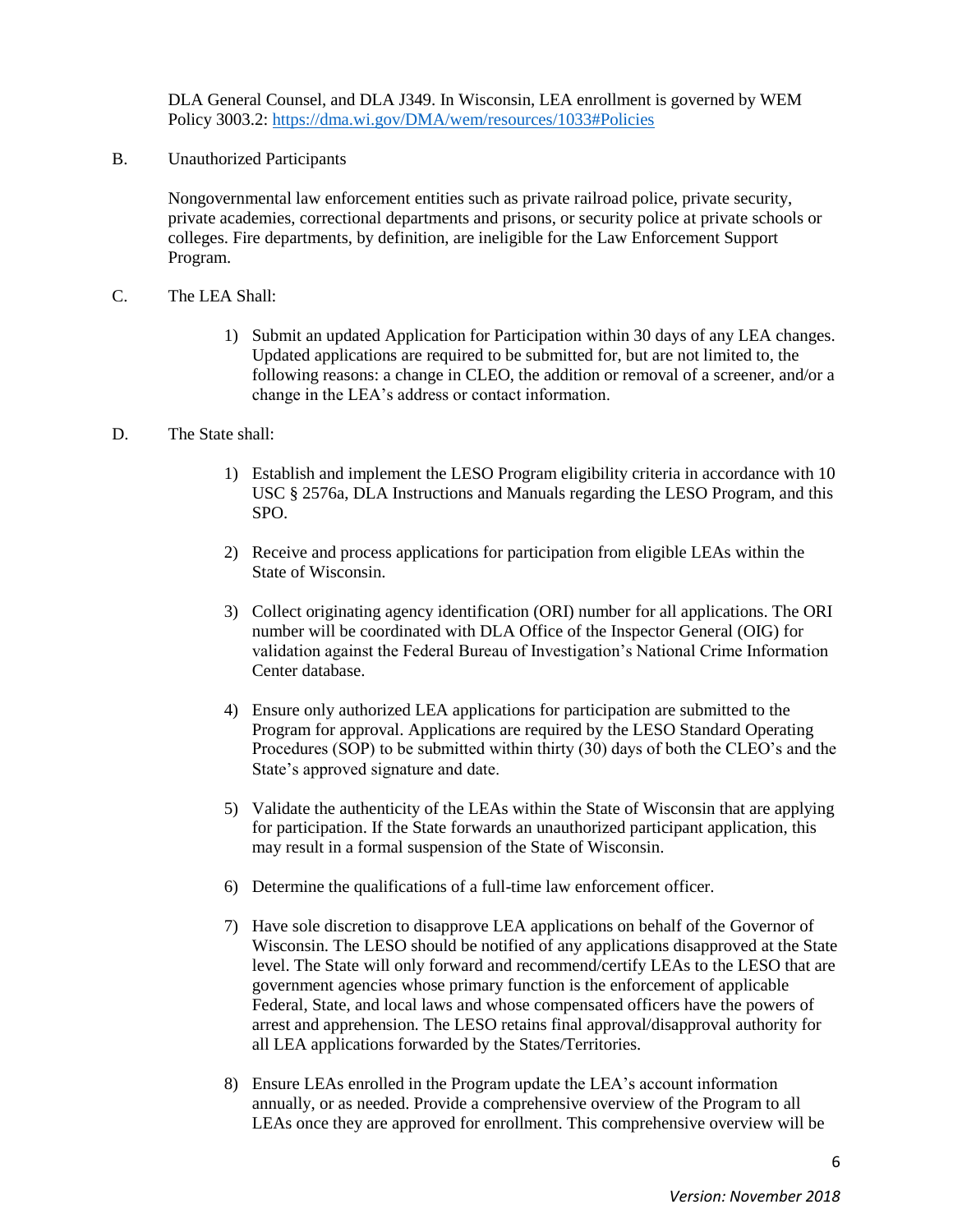done within thirty (30) days of an LEA receiving the LESO's approval to participate.

- 9) Ensure that screeners of property are employees of the LEA. A screener may only screen property for two Law Enforcement Agencies. Contractors may not conduct screening on behalf of the LEA.
- 10) Ensure at least one person per LEA maintains access to the Federal Excess Property Management Information System (FEPMIS), or current property accounting system. Account holders will be employees of the LEA.

### **V. ANNUAL INVENTORY REQUIREMENTS**

- A. Per the DLA Instructions and Manuals regarding the LESO Program and the MOA, each State/Territory is required to conduct an annual physical inventory certification of all property on the inventory. Annual inventories start on October 1st of each year and end January 31st of each year. LEAs in Wisconsin must submit certified inventories by the date established and communicated by the State Coordinator in order to meet the January  $31<sup>st</sup>$  deadline.
	- 1) DEMIL "A" and "Q6" property records will not be closed during the annual inventory.
- B. The State shall:
	- 1) Receive and validate incoming certified inventories and reconcile inventories from the LEAs.
	- 2) Ensure LEAs validate and provide serial numbers and photos identified during the annual inventory process for inclusion in the LESO property accounting system for all aircraft, armored vehicles, small arms and other unique items, as required.
	- 3) Suspend a LEA as a result of the LEA's failure to properly submit certified inventories, according to the aforementioned requirements.
- C. The LEA shall:
	- 1) Complete and certify the annual physical inventory as required for continued participation in the program.
	- 2) Adhere to additional annual certification requirements as identified by the LESO. All inventories and certification statements will be maintained on file indefinitely.
		- a) The State and LESO requires each LEA to submit certified inventories for their agency by January 31st of each year. The Fiscal Year (FY) is defined as October 1st through September 30th of each year. This gives the LEA four (4) months to physically inventory DLA LESO Program property in their possession and submit their certified inventories to their State Coordinator. LEAs in Wisconsin must submit certified inventories by the date established the State Coordinator in order to meet the January 31<sup>st</sup> deadline.
		- b) In addition to the certified inventories, the LESO requires photographs for all High- Profile property identified as aircraft, armored vehicles, small arms, and other unique items as required, received through the Program.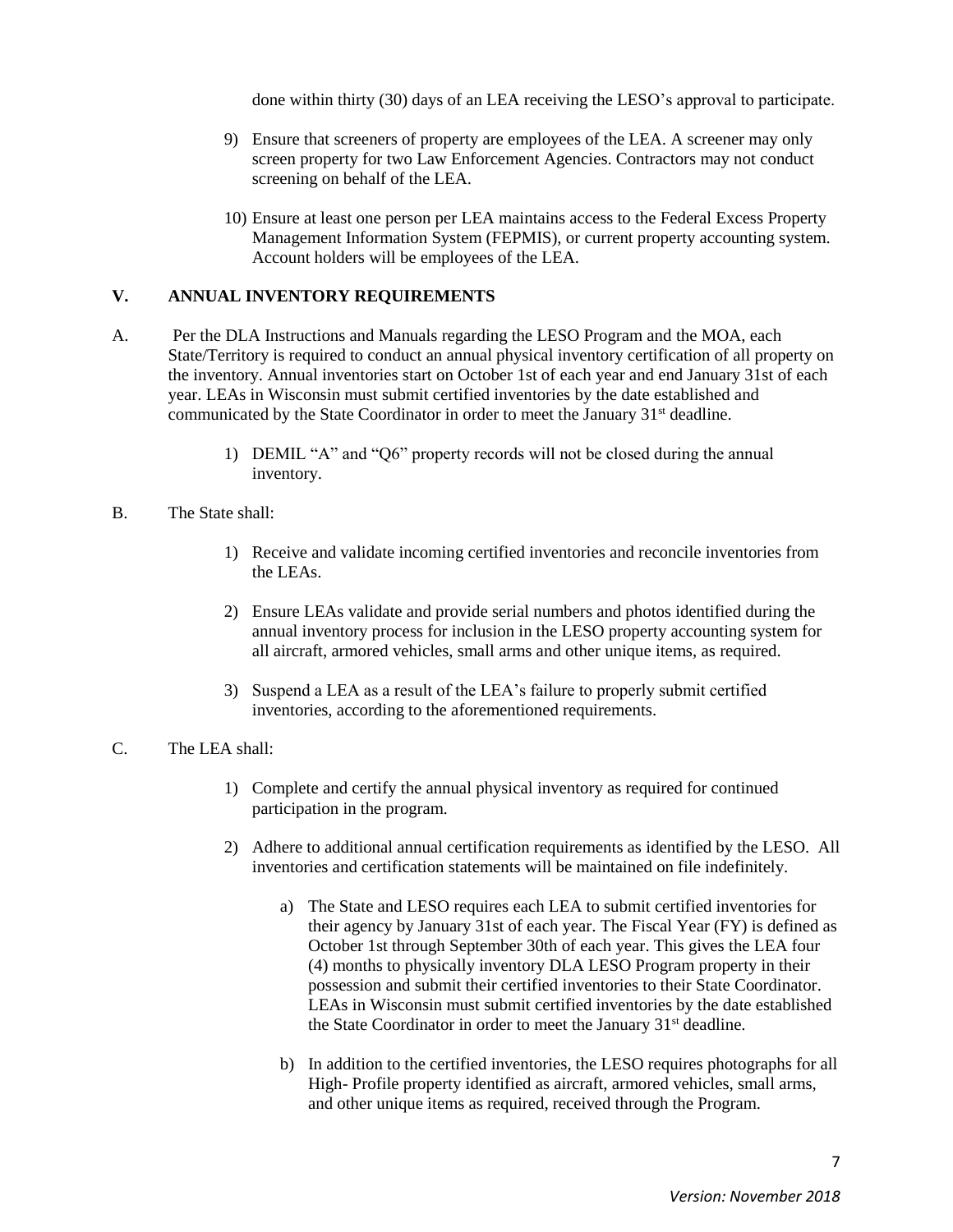- i. The LESO requires a side and data plate photo for aircraft and vehicles that are serial number controlled, received through the Program.
- ii. The LESO requires serial number photos for each small arm received through the Program.
- c) LEAs that fail to submit the certified annual inventory by January 31st or the date established by the Wisconsin State Coordinator's Office may be suspended from operations within the Program. When a LEA is suspended, a Corrective Action Plan (CAP) will need to be submitted to the State and LESO identifying all actions taken to correct the deficiencies. Further failure to submit the certified annual inventory may result in a LEA's termination.
- 3) Be aware that High-Profile commodities (aircraft, armored vehicles and small arms) and other property may be subject to additional controls.
- 4) Ensure that an approved current SPO is uploaded in FEPMIS.

## **VI. PROGRAM COMPLIANCE REVIEWS**

- A. The LESO conducts a PCR for each State/Territory that is enrolled in the LESO Program every two (2) years. The Program reserves the right to conduct no notice PCRs, or require an annual review, or similar inspection, on a more frequent basis for any State/Territory. LESO PCRs are performed in order to ensure that State Coordinators, SPOCs, and all LEAs within a State/Territory are compliant with the terms and conditions of the LESO Program as required by 10 USC § 2576a, DLA Instruction and Manuals regarding the LESO Program, and this MOA.
	- 1) If a State/Territory and/or LEA fails a PCR, the LESO will immediately suspend their operations and will subsequently issue corrective actions (with suspense dates) to the State Coordinator, which will identify what is needed to rectify the identified deficiencies within his/her State/Territory.
	- 2) If a State/Territory and/or LEA fails to correct identified deficiencies by the given suspense dates, the LESO will move to terminate the Program operations within the State/Territory and/or LEA.
	- 3) States/Territories and/or LEAs which fail a program compliance review will be suspended for a minimum of sixty (60) days and will not be reinstated until DLA conducts a re-inspection on the State/Territory and the State/Territory and/or LEA successfully passes the inspection.
	- 4) During a LESO PCR, it is the Program's intent to physically inventory 100% of property selected for review at each LEA. The use of ECRs in lieu of physical inspection is discouraged during PCRs.
- B. The State/Territory shall:
	- 1) Support the LESO PCR process by:
		- a) Coordinating and forwarding completed PCR daily events schedule to the selected LEAs to be reviewed.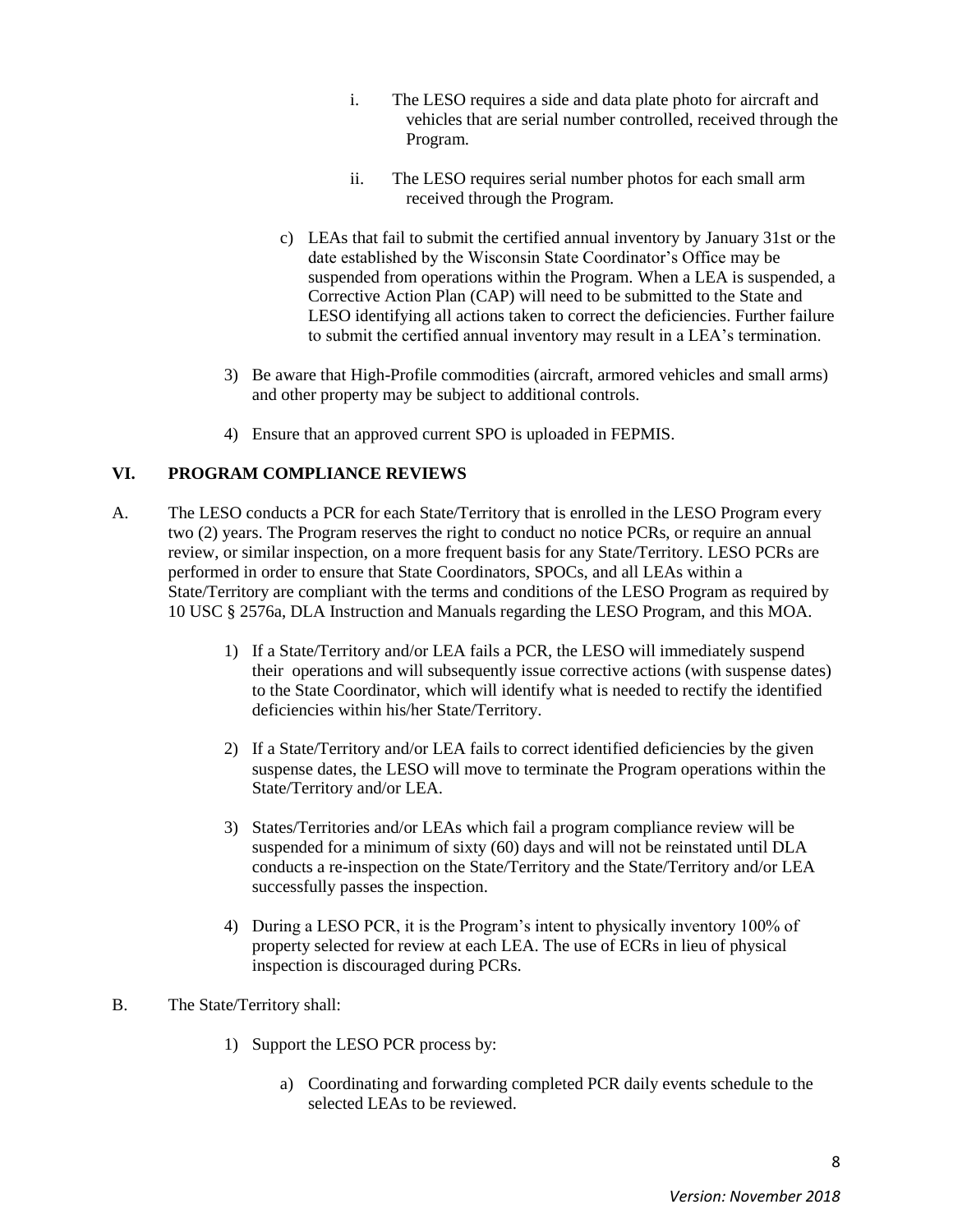- b) Contacting LEAs selected for review via phone and email to ensure they are aware of the PCR schedule and prepared for review.
- c) Receiving inventory selections from the LESO and forwarding them to the selected LEAs.
- d) Ensuring the LEA Points of Contact (POCs) gather the selected items in a central location to ensure the LESO can efficiently inventory the items.
- e) Providing additional assistance to the LESO as required, prior to, during, and upon completion of the PCR.
- 2) Conduct internal PCRs of LEAs participating in the Program in order to ensure accountability, program compliance, program eligibility and validate annual inventory submissions are accurate. The State/Territory will ensure an internal PCR of at least 5% of LEAs that have a property book from the LESO Program within his/her State/Territory is completed annually. Results of internal PCRs will be kept on-file at the State Coordinator's Office. In the State of Wisconsin, LESO Program compliance is governed by WEM Policy 3003.4: <https://dma.wi.gov/DMA/wem/resources/1033#Policies> .
	- a) The internal PCR will include, at minimum:
		- i. A review of the SPO signed by both parties, ensuring that the SPO is uploaded into the Station Management Utility within FEPMIS.
		- ii. A review of the LEA's application/screener letter.
		- iii. A physical inventory of DLA LESO Program property selected for review at each LEA.
		- iv. A specific review of each selected LEA's files for the following: DD Form 1348-1A for each item currently on inventory, small arms documentation, transfer documents, turn-in documents, inventory adjustment documents, exception to policy letters (if any), approved cannibalization requests (if any), or other pertinent documentation as required.
		- v. Review and confirm authenticity and eligibility of the LEA.
	- b) For uniformity purposes, the State shall utilize a PCR checklist provided by the LESO, or equivalent.
	- c) In cases that require a repossession or turn-in of property,the LEA will bear all expenses related to the repossession and/or turn-in/transfer of DLA LESO Program property to the appropriate DLA Disposition Services site.

### **VII. REPORTING REQUIREMENTS FOR LOST, STOLEN, OR DESTROYED DLA LESO PROGRAM PROPERTY**

A. All property Lost, Stolen or Destroyed (LSD), carried on a LEAs current inventory, must be reported to the LESO.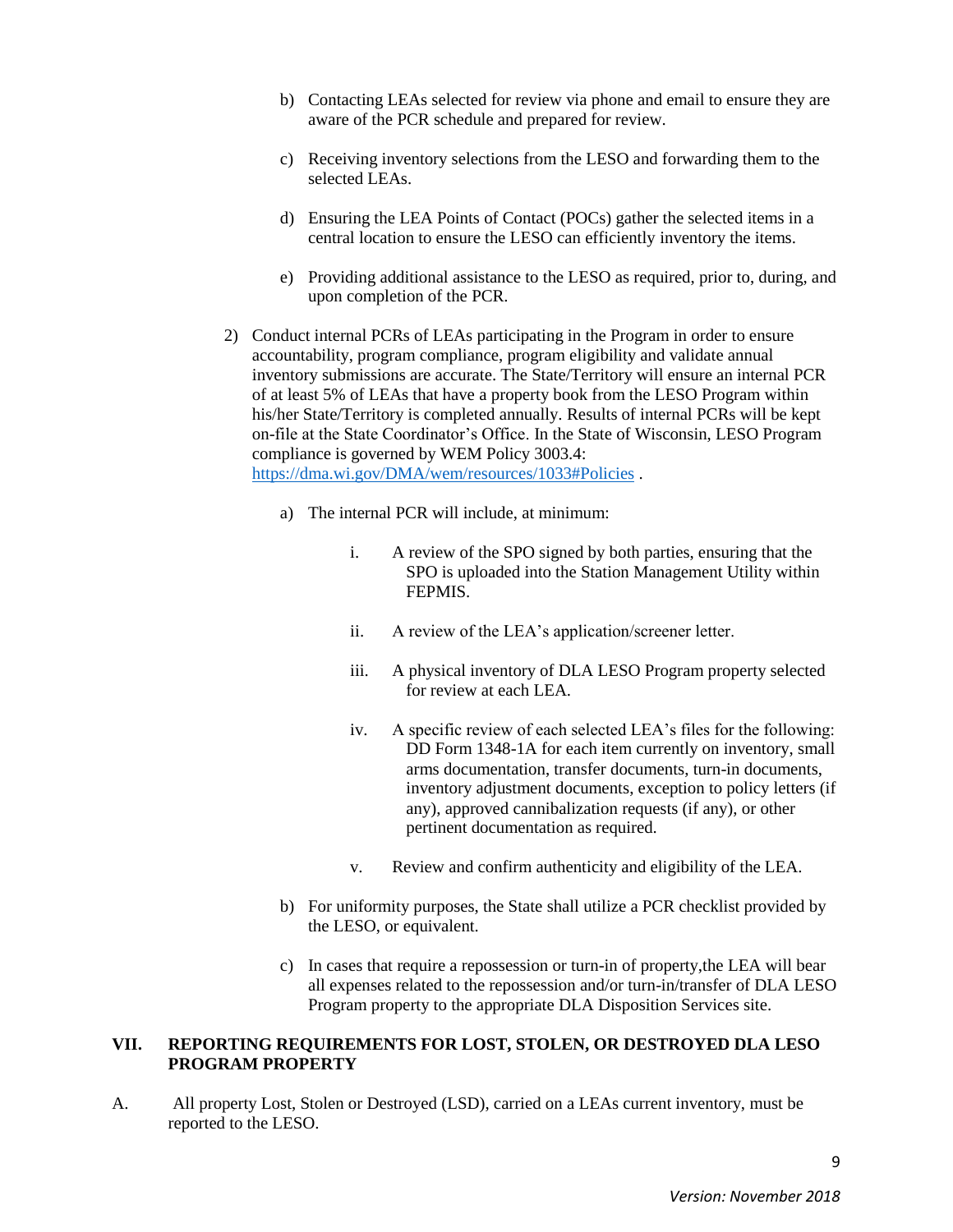- 1) LSD controlled property must be reported to the LESO within twenty-four (24) hours. The LEA may be required to provide the following:
	- a) A comprehensive police report
	- b) A National Crime Information Center (NCIC) report/entry
- 2) The State will provide the contact information received from the LEA for the Civilian Governing Body over the LEA involved, to include: Title, Name, Email and mailing address.
- 3) LSD property with a DEMIL Code of "A" and "Q6" must be reported to the LESO within seven (7) days.
- 4) All LEAs participating in the program will agree to cooperate with investigations into LSD by the DLA OIG.
- 5) A DD 200 Form, Financial Liability Investigation for Property Loss (FLIPL) will be required to be submitted to the LESO for all unaccounted for property.
- B. LESO may grant extensions to the reporting requirements listed above on a case-by-case basis.

### **VIII. AIRCRAFT AND SMALL ARMS**

- A. All aircraft are considered controlled property, regardless of DEMIL Code. The SPO will ensure that all LEAs and all subsequent users are aware of, and agree to provide, all required controls and documentation in accordance with applicable laws and regulations for these items.
- B. LEAs no longer requiring small arms issued through the LESO Program will request authorization to transfer or turn-in small arms. Transfers and turn-ins will be forwarded and endorsed by the State and approved by the LESO. Small arms will not physically move until the LESO provides official notification that the approval process is complete.

When returning small arms to Anniston Army Depot, LEAs are required to:

- 1) Provide the 1348-1A turn in document that has been approved through the LESO.
- 2) Provide an inert certification appointment letter signed by the CLEO, or their designee, appointing a certifier and verifier to certify and verify that the weapon (s) is free and clear of ammunition.
- 3) Provide the inert certificate that has been signed by a qualified certifier and verifier.
- 4) Insert a flag safety or chamber flag into the chamber for visual verification that the small arm is clear of ammunition.
- 5) The aforementioned documentation will be placed in a packing slip affixed to the outside of the shipping container. A duplicate set of documents will be placed inside the shipping container.
- 6) All small arms must be shipped in a double walled container (a box within a box) and the tracking number must be provided to the State Coordinator's Office.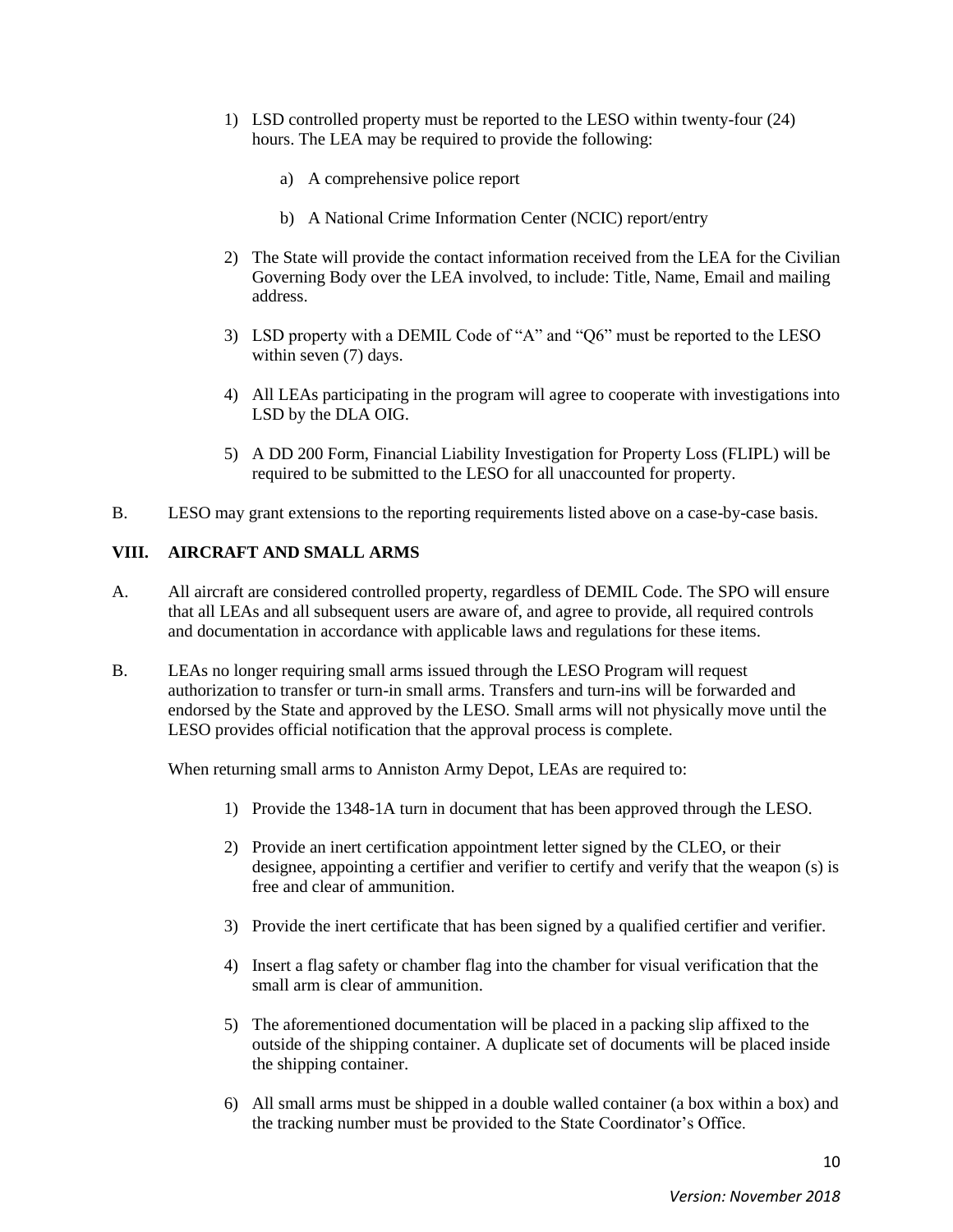- C. Small arms that are issued must have a documented chain of custody, with the chain of custody including a signature of the receiving officer indicating that he/she has received the appropriate small arm(s) with the correct, specified serial number(s). Small arms that are issued to an officer will be issued utilizing an Equipment Custody Receipt; this Custody Receipt obtains the signature of the officer/deputy responsible for the small arm.
	- 2) In Wisconsin, chain of custody requirements are governed by WEM Policy 3003.3: <https://dma.wi.gov/DMA/wem/resources/1033#Policies>
- D. Modifications to small arms are authorized. All parts are to be retained and accounted for in a secured location under the original serial number for the small arm until final disposal. If the modified small arm is transferred to another LEA or turned in, all original parts must accompany the small arm to the receiving LEA or Anniston Army Depot.
- E. Weapons Accountability

Law enforcement agencies that have multiple instances of a missing, lost, or stolen LESO Program small arm within a five (5) year window will be assessed by DLA Disposition Services to determine if a systemic problem exists.

- 1) First Instance of Loss/theft: Will result in a sixty (60) day minimum suspension.
- 2) Second Instance of Loss/theft: Will result in a one hundred and eighty (180) day minimum suspension.
- 3) Third Instance of Loss/theft: Will result in a two hundred and forty (240) day minimum suspension. DLA Disposition Services will submit a formal assessment presenting all the facts of the instances of loss, relevant data, and evidence as to whether a systemic problem exists to DLA J34 for review and coordination. DLA Disposition Services will recommend potential disciplinary actions which could include recalling the agency's loaned small arms or termination from the Program.
- F. Aircraft and small arms will not be obtained by any authorized participant for the purpose of sale, lease, loan, personal use, rent, exchange, barter, transfer, or to secure a loan and will be returned to the LESO at the end of their useful life.

### **IX. RECORDS MANAGEMENT**

- A. The LESO, State Coordinator, and LEAs enrolled in the LESO Program must maintain all records in accordance with the DLA Records Schedule. Records for property acquired through the LESO Program have retention controls based on the DEMIL Codes. All documents concerning property record will be retained.
	- 1) Property records for items with DEMIL Codes of "A" and "Q6" will be retained for two (2) calendar years from the date the property is removed from the LEA's property book before being destroyed.
	- 2) Property records for controlled property will be retained for five (5) calendar years from the date the property is removed from the LEA's property book before being destroyed.
	- 3) Environmental Property records will be retained for fifty (50) years, regardless of DEMIL Code (Chemicals, Batteries, Hazardous Material/Hazardous Waste).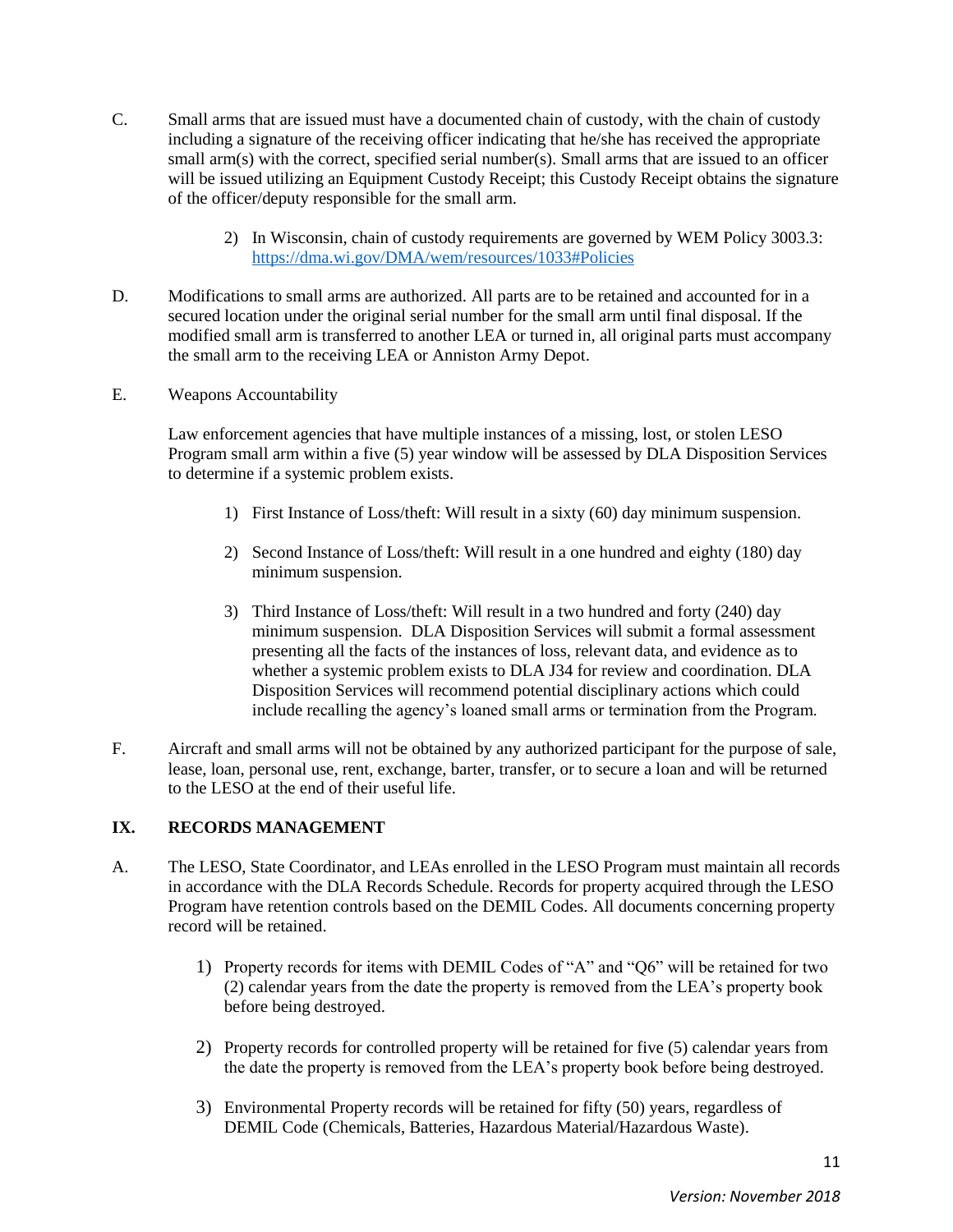- 4) LESO Program files will be segregated from all other records.
- 5) All property records will be filed, retained, and destroyed in accordance with DLA Records Schedule. These records include, but are not limited to, the following: DD Form 1348-1A for approved requests for transfers, turn-ins, requisitions, and any other pertinent documentation and/or records associated with the LESO Program (i.e. approved Bureau of Alcohol, Tobacco, Firearms and Explosives (BATFE) Forms 10 and 5, Certificate of Aircraft Registration (AC Form 8050-3), Aircraft Registration Application (AC 8050-1).
	- a) All signed DD Forms 1348-1A for approved transfers, turn-ins, and requisitions will be provided by the LEA to the State Coordinator's Office.

## **X. LESO PROGRAM ANNUAL TRAINING**

- A. 10 USC § 280 provides that the Secretary of Defense, in cooperation with the U.S. Attorney General, shall conduct an annual briefing of law enforcement personnel of each State/Territory (including law enforcement personnel of the political subdivisions of each State/Territory). The briefing will include information on training, technical support, equipment, and facilities that are available to civilian law enforcement personnel from the Department of Defense.
- B. The State shall organize and conduct training pertaining to information, equipment, technical support and training available to LEAs via the LESO Program.
- C. The State/Territory shall ensure at least one representative (i.e. the State Coordinator or SPOC) attend the annual training that LESO conducts.

## **XI. PROPERTY ALLOCATION**

- A. The State Shall:
	- 1) Upon receipt of a valid LEA request for property through the DLA Disposition Services RTD Website, give a preference to those requisitions indicating that the transferred property will be used in the counter-drug/counter-terrorism or border security activities of the recipient agency. Additionally, to the greatest extent possible, the State will ensure fair and equitable distribution of property based on current LEA inventory and LEA justifications for property.
	- 2) The State and the LESO reserves the right to determine and/or adjust allocation limits. Generally, no more than one of any item per officer will be allocated. Quantity exceptions may be granted on a case-by-case basis by the LESO based on the justification provided by the LEA. Currently, the following allocation limits apply:
		- a) Small Arms: one (1) of each type for every qualified officer, full-time/part-time;
		- b) HMMWVs/Up-Armored HMMWVs: one (1) vehicle for every three (3) officers;
		- c) MRAPs/Armored Vehicles: two (2) vehicles per LEA;
		- d) Robots: one (1) of each type for every twenty-five (25) officers
	- 3) Additional justification may be required for small arms and armored vehicles. The LESO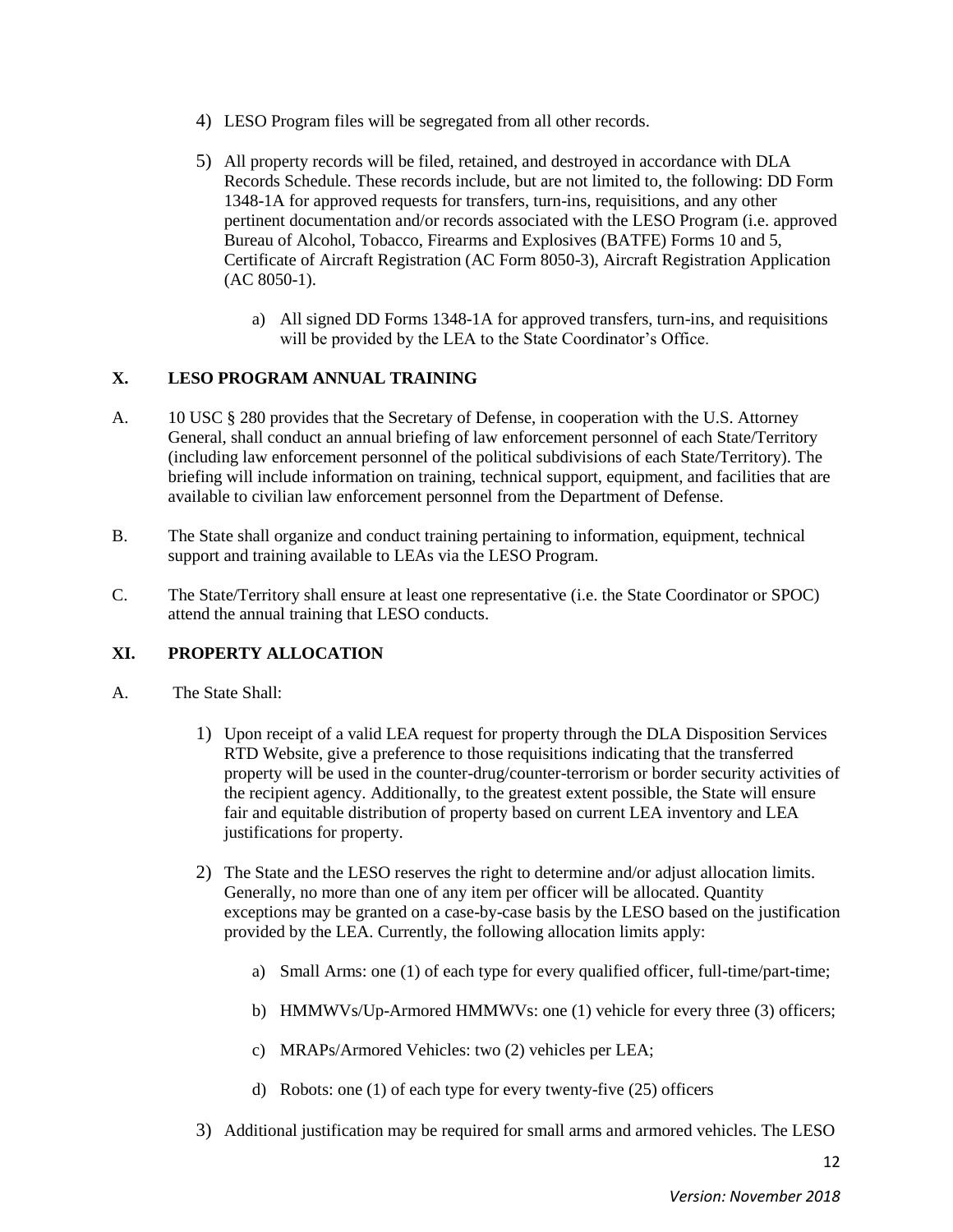reserves final authority on determining the approval and/or disapproval for requests of specific types and quantities of excess DoD property.

- 4) Access the DLA Disposition Services RTD Website at a minimum of once daily (Monday - Friday) to review/process LEAs' requests for excess DoD property.
- B. The LEA shall:
	- 1) Ensure an appropriate justification is submitted when requesting excess DoD property via the DLA Disposition Services RTD Website.
	- 2) Access the LESO website for timely and accurate guidance, information, and links concerning the LESO Program and ensure that all relevant information is reviewed.
	- 3) When requesting property for counter-drug/counter-terrorism or border security activities, provide a justification that specifies that the property will be used for such activities.
	- 4) Maintain access to FEPMIS to ensure the LEA is properly maintaining their property books, to include, but not limited to, transfers, turn-ins, and disposal requests.
		- a) FEPMIS account holders must be employees of the LEA.

## **XII. PROGRAM SUSPENSION & TERMINATION**

- A. The State/Territory/LEA is required to abide by the terms and conditions of the DLA MOA and SPO in order to maintain active status.
- B. If a State Coordinator or LEA fails to comply with any terms of the DLA MOA, Federal statute or regulation, SPO, or a State MOA, the State and/or LEA may be placed on restricted status, suspended, and/or terminated from the Program. All suspension or termination notifications will be in writing and will identify remedial measures required for reinstatement, if applicable.
	- 1) Suspension: A specified period of time in which an entire State/Territory or identified LEA(s) is prohibited from requesting and receiving additional property through the Program. Additional requirements for remedial action may also be placed on suspended activities, to include return of all or specifically identified controlled property. Suspensions will be for a minimum of sixty (60) days.
	- 2) Termination: Removal of a LEA or State from participating in the Program. The State Coordinator and/or identified LEAs will transfer or turn-in all controlled property previously received through the Law Enforcement Support Program at the expense of the State and/or the LEAs.
	- 3) Restricted Status: A specified period of time in which a State/Territory or LEA is restricted from receiving an item or commodity due to isolated issues with the identified commodity. Restricted status may also include restricting an agency from all controlled property. Restricted status is commonly used for agencies that have active consent decrees from the Department of Justice.
- C. The State shall:
	- 1) Suspend LEAs for a minimum of sixty (60) days in all situations relating to the suspected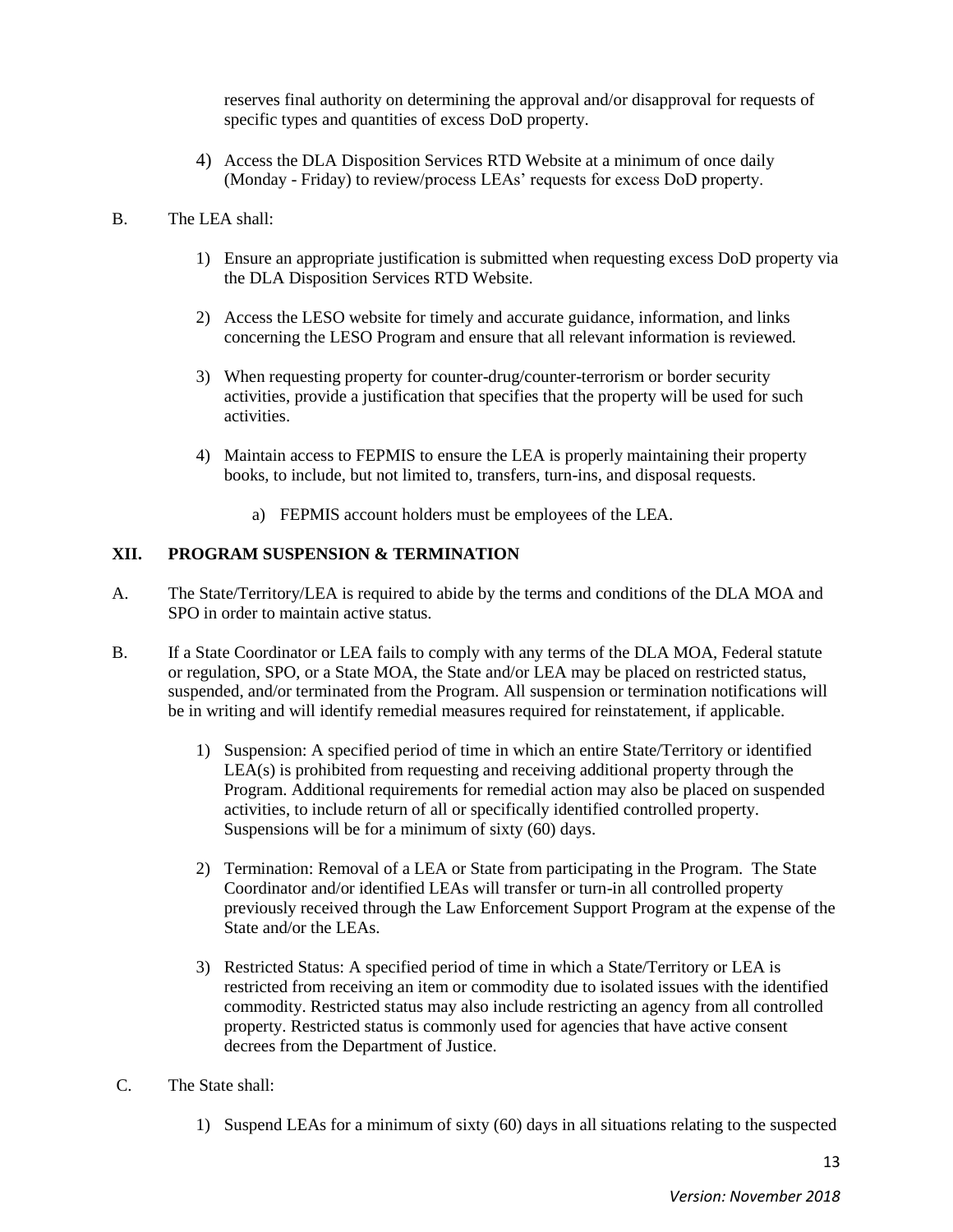or actual abuse of DLA LESO Program property or requirements and/or repeated failure to meet the terms and conditions of this DLA MOA. Suspension may lead to termination.

- a) In Wisconsin, program suspension and termination is governed by WEM Policy 3003.6 and 3003.9[: https://dma.wi.gov/DMA/wem/resources/1033#Policies](https://dma.wi.gov/DMA/wem/resources/1033#Policies)
- 2) Coordinate with the LESO, who will have final discretion on reinstatement requests. Reinstatement to full participation from a suspension and/or termination is not automatic.
- 3) Issue corrective action guidance in coordination with LESO and the LEA with suspense dates to rectify issues and/or discrepancies that caused suspension and/or termination.
- 4) Require the LEA to submit results regarding all completed police investigations and/or reports regarding LSD DLA LESO Program property to include the LEA's CAP.
- 5) Suspend or terminate a LEA from the LESO Program if a LEA fails to comply with any terms of the DLA MOA, the DLA Instruction and Manuals regarding the LESO Program, any Federal statute or regulation, or this State Plan of Operation.
- 6) In the event of a LEA termination, make every attempt to transfer the DLA LESO Program property of the terminated LEA to an authorized State/Territory or LEA, as applicable, prior to requesting a turn-in of the property to the appropriate DLA Disposition Services location.
	- a) In cases relating to an LEA termination, the LEA will have ninety (90) days to complete the transfer or turn-in of all DLA LESO Program property in their possession.
- 7) Notify the LESO and initiate an investigation into any questionable activity or action involving DLA LESO Program property issued to an LEA that comes to the attention of the State/Territory and is otherwise within the authority of the Governor/State/Territory to investigate. Upon conclusion of any such investigation, take appropriate action and/or make appropriate recommendations on suspension or termination of the LEA to the LESO. States/Territories, acting on behalf of their Governor, may revoke or terminate their concurrence for LEA participation in the LESO Program at any time and for any reason.
- 8) Request that the LESO suspend or terminate a LEA from the LESO Program if a LEA fails to comply with any term of this MOA, the DLA Instructions and Manuals regarding the LESO Program, any Federal statute or regulation, or the SPO.
- 9) Implement State level LEA suspensions and notify the LESO if a LEA fails to comply with any term of this MOA, the DLA Instructions and Manuals regarding the LESO Program, any Federal statute or regulation, or the SPO.
- 10) Initiate corrective action to rectify suspensions and/or terminations placed upon the State for failure to meet the terms and conditions of the LESO Program.
- 11) Make contact (until resolved) with suspended LEA(s) within his/her State to ensure corrective actions are rectified by the timeframe provided by the LESO.
- 12) Require the LEAs to complete and submit results regarding all completed police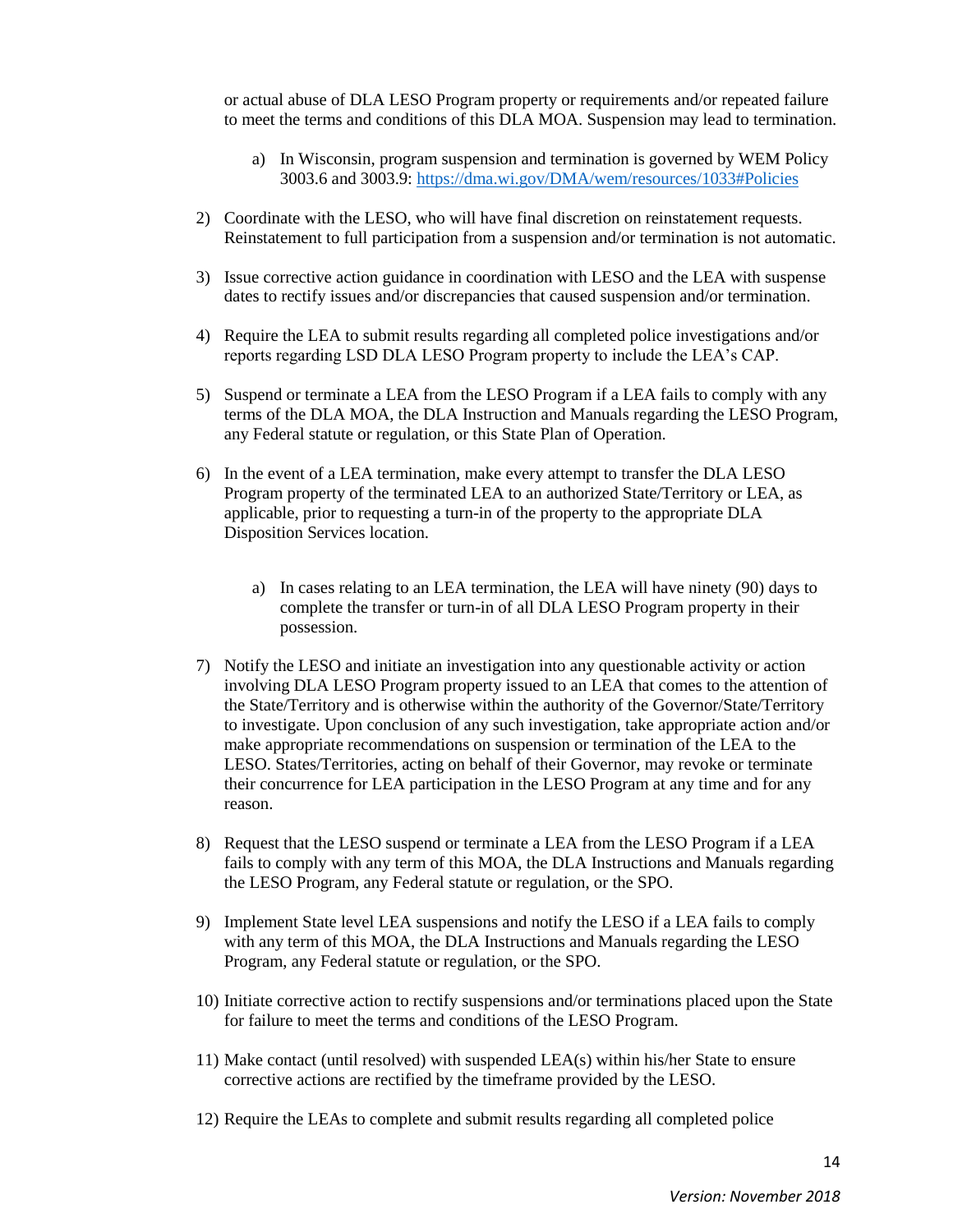investigations and/or reports regarding LSD DLA LESO Program property. The State/Territory must submit all documentation to the LESO upon receipt.

- a) In instances that investigative reports, or other required documentation, cannot be shared with non-law enforcement personnel, the State will ensure that the LEA works directly with DLA OIG to share requested information.
- 13) Provide documentation to the LESO when actionable items are rectified by the State and/or LEA(s).
- 14) Provide a written request to the LESO for reinstatement of an LEA via the State Coordinator or SPOC(s) for full participation status at the conclusion of a suspension period.
- 15) Provide a written request to the LESO for reinstatement of the State via the Governor for full participation status at the conclusion of a suspension period.
- 16) In the event of a State termination, the State will have one hundred and twenty (120) days to complete the transfer or turn-in of all DLA LESO Program property in their State.
- D. The LEA shall:
	- 1) In the event of the LEA's termination, the State will make every attempt to transfer the DLA LESO Program property to an authorized participating LEA, as applicable, prior to requesting a turn-in of the property to the approved DLA Disposition Services location. The LEA is obligated to cooperate with the State to facilitate the transfers of LESO Program Property. The terminated LEA will bear all costs associated with the transfer or turn in of LESO Program property.
		- a) In the event of a LEA termination, the LEA will have ninety (90) days to complete the transfer or turn-in of all DLA LESO Program property in their possession.

### **XIII. AMMUNITION**

A. DLA in support of the United States Army will aid in allocating ammunition to LEAs.

- 1) U.S. Army will issue approved transfers directly to the LEA. LEAs are responsible for funding all costs associated with the packing and shipping of ammunition and will make reimbursements directly to the U.S. Army.
	- a) All ammunition obtained via the Law Enforcement Support Program will be for training purposes only. At the time of request, LEAs will certify in writing that the ammunition will be used for training purposes only. Ammunition will not be obtained for the purpose of sale, lease, loan, personal use, rent, exchange, barter, transfer, or to secure a loan. Ammunition obtained through the Program shall not be sold.
	- b) Ammunition will be treated as a consumable item and not tracked in any DLA inventory system or inspected during compliance reviews.
	- c) DLA Disposition Services will track and preserve necessary records of ammunition transferred to a LEA and will post all agency requests,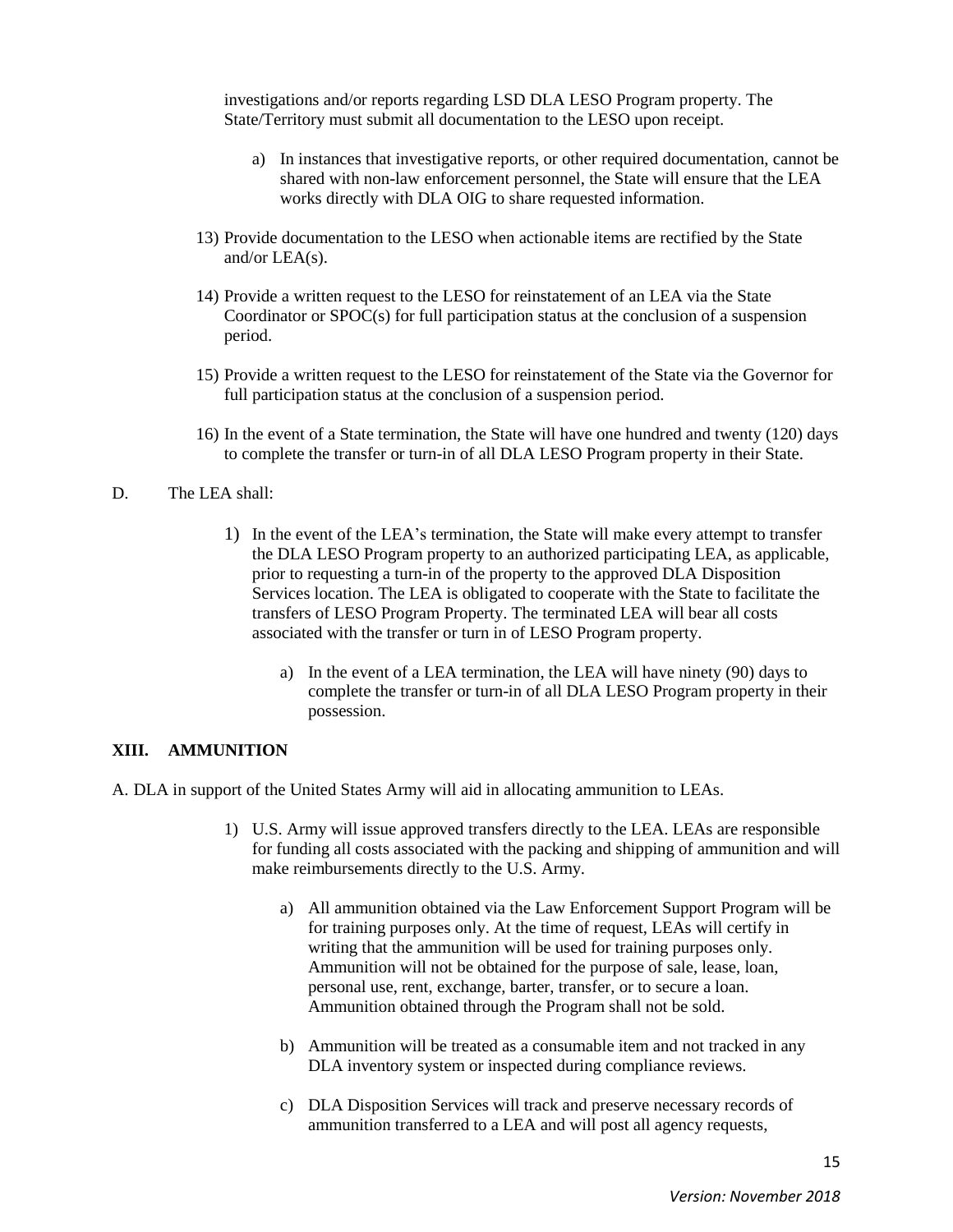approvals, and denials on the public web-page.

2) All payments for costs associated with the packing and shipping of ammunition must be made via electronic payment.

### **XIV. COSTS & FEES**

- A. All costs associated with the transportation, turn-in, transfer, repair, maintenance, insurance, disposal, repossession or other expenses related to property obtained through the LESO Program are the sole responsibility of the State and/or LEA.
	- 1) The LEA shall:
		- a) Be responsible for all costs associated with the transportation, turn-in repair, maintenance, insurance, disposal, repossession or other expenses related to property the LEA has obtained through the LESO Program.
		- b) In the case of LEA termination from the LESO Program, the LEA shall be responsible for all costs associated with the turn-in, transfer, or disposal of LESO Program property.
	- 2) The State shall:
		- a) In the case of State termination from the LESO Program, all costs associated with the turn-in of property shall be the responsibility of the State.

### **XV. NOTICES**

Any notices, communications, or correspondence related to this agreement shall be provided by E-mail, the United States Postal Service, express service, or facsimile to the appropriate DLA office. The LESO may, from time to time, make unilateral modifications or amendments to the provisions of this MOA. Notice of these changes will be provided to State Coordinators in writing. Unless State Coordinators take immediate action to terminate this MOA in accordance with Section XIX, such modifications or amendments will become binding. In such cases, reasonable opportunity will, insofar as practicable, be afforded the State Coordinator to conform changes affecting their operations.

## **XVI. ANTI-DISCRIMINATION**

- A. By signing this MOA, or accepting excess DOD personal property under this MOA, the State pledges that it and each LEA agrees to comply with applicable provisions of the following national policies prohibiting discrimination:
	- 1) On the basis of race, color, or national origin, in Title VI of the Civil Rights Act of 1964(42 USC 2000d et seq.) as implemented by DOD regulations 32 CR Part 195.
	- 2) On the basis of age, in the Age Discrimination Act of 1975 (42 USC 6101, et seq) as implemented by Department of Health and Human Services regulations in 45 CFR Part90.
	- 3) On the basis of handicap, in Section 504 of the Rehabilitation Act of 1973, P.L. 93- 112, as amended by the Rehabilitation Act Amendments of 1974, P.L. 93-516 (29USC 794), as implemented by Department of Justice regulations in 28 CFR Part 41and DOD regulations at 32 CFR Part 56.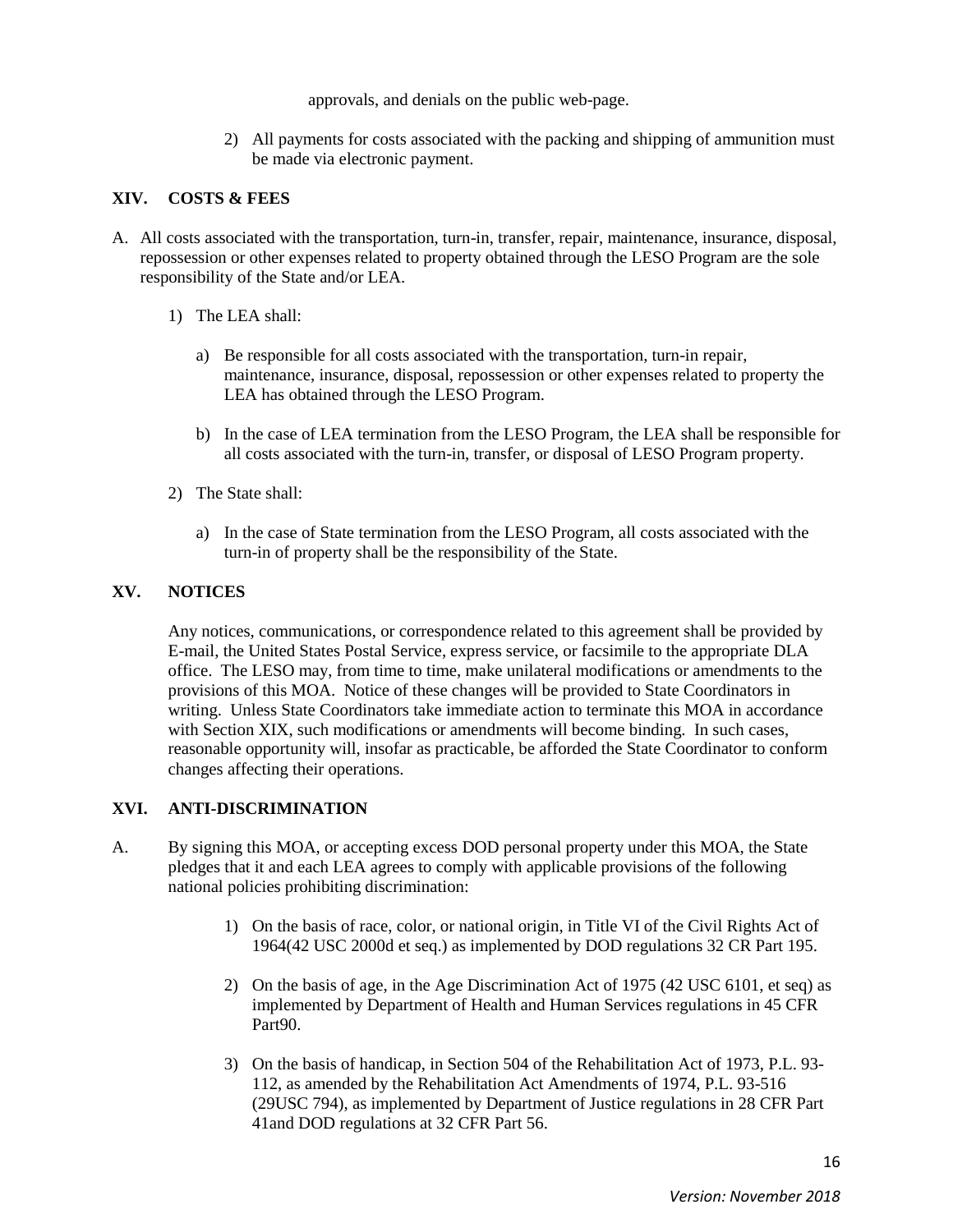B. These elements are considered the minimum essential components for establishment of a satisfactory business agreement between the State and the DOD.

## **XVII. INDEMNIFICATION CLAUSE**

- A. The State/LEA is required to maintain adequate liability insurance to cover damages or injuries to persons or property relating to the use of property issued under the LESO Program. Selfinsurance by the State/LEA is considered acceptable. The U.S. Government assumes no liability for damages or injuries to any person(s) or property arising from the use of property issued under the LESO Program. It is recognized that State and local law generally limit or preclude State Coordinators/LEAs from agreeing to open ended indemnity provisions. However, to the extent permitted by State and local laws, the State/LEA shall indemnify and hold the U.S. Government harmless from any and all actions, claims, debts, demands, judgments, liabilities, cost, and attorney's fees arising out of, claimed on account of, or in any manner predicated upon loss of, or damage to property and injuries, illness or disabilities to, or death of any and all persons whatsoever, including members of the general public, or to the property of any legal or political entity including states, local and interstate bodies, in any manner caused by or contributed to by the State/LEA, its agents, servants, employees, or any person subject to its control while the property is in the possession of, used by, or subject to the control of the State/LEA, its agents, servants, or employees after the property has been removed from U.S. Government control.
- B. LEAs are not required to maintain comprehensive insurance on controlled property, aircraft or other items with special handling requirements that remain titled to DoD. However, LEAs must be advised that if they elect to carry insurance and the insured property is on the LESO inventory at the time of loss or damage, the recipient must submit a check made payable to DLA for any insurance proceeds received in excess of their actual costs of acquiring and rehabilitating the property prior to its loss, damage, or destruction.

# **XVIII. TERMINATION**

- A. This SPO may be terminated by either party, provided the other party receives thirty (30) days' notice, in writing, or as otherwise stipulated by Public Law.
- B. The undersigned State Coordinator and CLEO hereby agrees to comply with all provisions set forth herein and acknowledges that any violation of the terms and conditions of this SPO may be grounds for immediate termination and possible legal consequences, to include pursuit of criminal prosecution if so warranted.